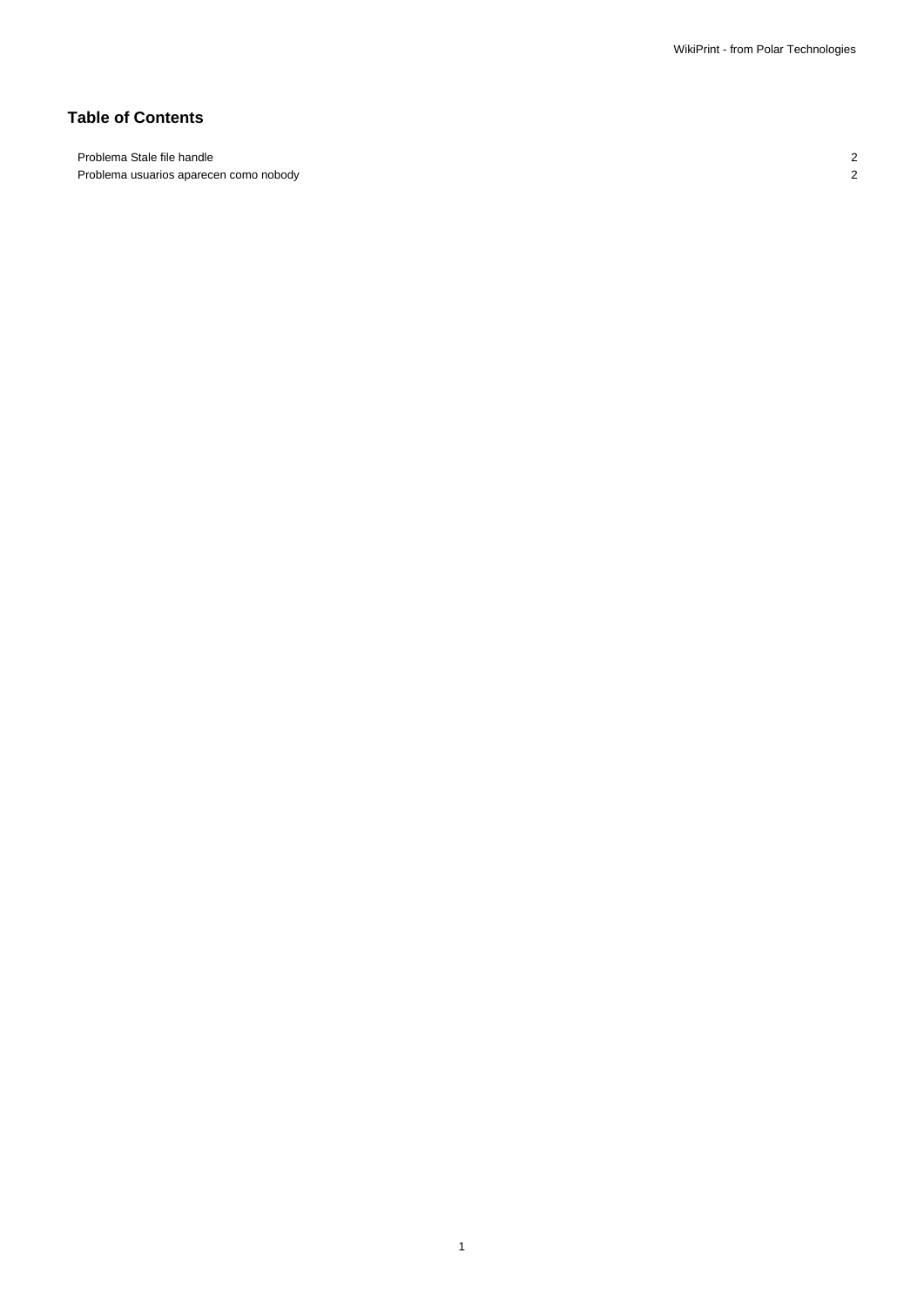## **Problema Stale file handle**

• **Problema:**: Después de reiniciar Seal varios nodos muestran con el mensaje "Stale file handle" cuando se intenta mostrar contenido de un directorio. **Soluccion**: Forzar el desmontaje del directorio:

umount -fl /vols/seal

## **Problema usuarios aparecen como nobody**

- **Problema:** En océano **los usuarios aparecen como nobody.**
- **Razón:** Tras un apagón y varios intentos por parte de seal de comunicarse con chueca atraves de Ldap, seal puso el servicio de ldap en estado de "maintenance"

```
admin@seal:/oceano$ sudo svcs -xv svc:/network/ldap/client:default
Password:
svc:/network/ldap/client:default (LDAP client)
State: maintenance since February 6, 2013 03:17:25 PM CET
Reason: Start method failed repeatedly, last died on Killed (9).
 See: http://illumos.org/msg/SMF-8000-KS
 See: man -M /usr/share/man -s 1M ldap_cachemgr
 See: /var/svc/log/network-ldap-client:default.log
Impact: This service is not running.
```
#### • **Solucion:**

Poner a funcionar el Ldap:

admin@seal:/oceano/gmeteo\$ sudo svcadm clear svc:/network/ldap/client:default

#### Aun así no funciona, **los usuarios aparecen como nobody en oceano**

- 1. desmonto forzadamente (umount -fl) en oceano /vols/seal
- 2. paro samba y autofs en oceano.
- 3. y reinicio los servicios de nfs/server y de mapid de seal.

svcs -l svc:/network/nfs/server:default

| fmri        | svc:/network/nfs/server:default                           |
|-------------|-----------------------------------------------------------|
| name        | NFS server                                                |
| enabled     | true (temporary)                                          |
| state       | online                                                    |
| next_state  | none                                                      |
| state_time  | February 6, 2013 03:17:28 PM CET                          |
| logfile     | /var/svc/log/network-nfs-server:default.log               |
| restarter   | svc:/system/svc/restarter:default                         |
| contract id | 107                                                       |
| dependency  | require any/error svc:/milestone/network (online)         |
| dependency  | require all/error svc:/network/nfs/nlockmqr (online)      |
| dependency  | optional_all/error svc:/network/nfs/mapid (online)        |
| dependency  | require_all/restart svc:/network/rpc/bind (online)        |
| dependency  | optional_all/none svc:/network/rpc/keyserv (disabled)     |
| dependency  | optional_all/none svc:/network/rpc/gss (online)           |
| dependency  | optional_all/none svc:/network/shares/group (multiple)    |
| dependency  | optional_all/none svc:/system/filesystem/reparse (online) |
| dependency  | require all/error svc:/system/filesystem/local (online)   |
|             |                                                           |